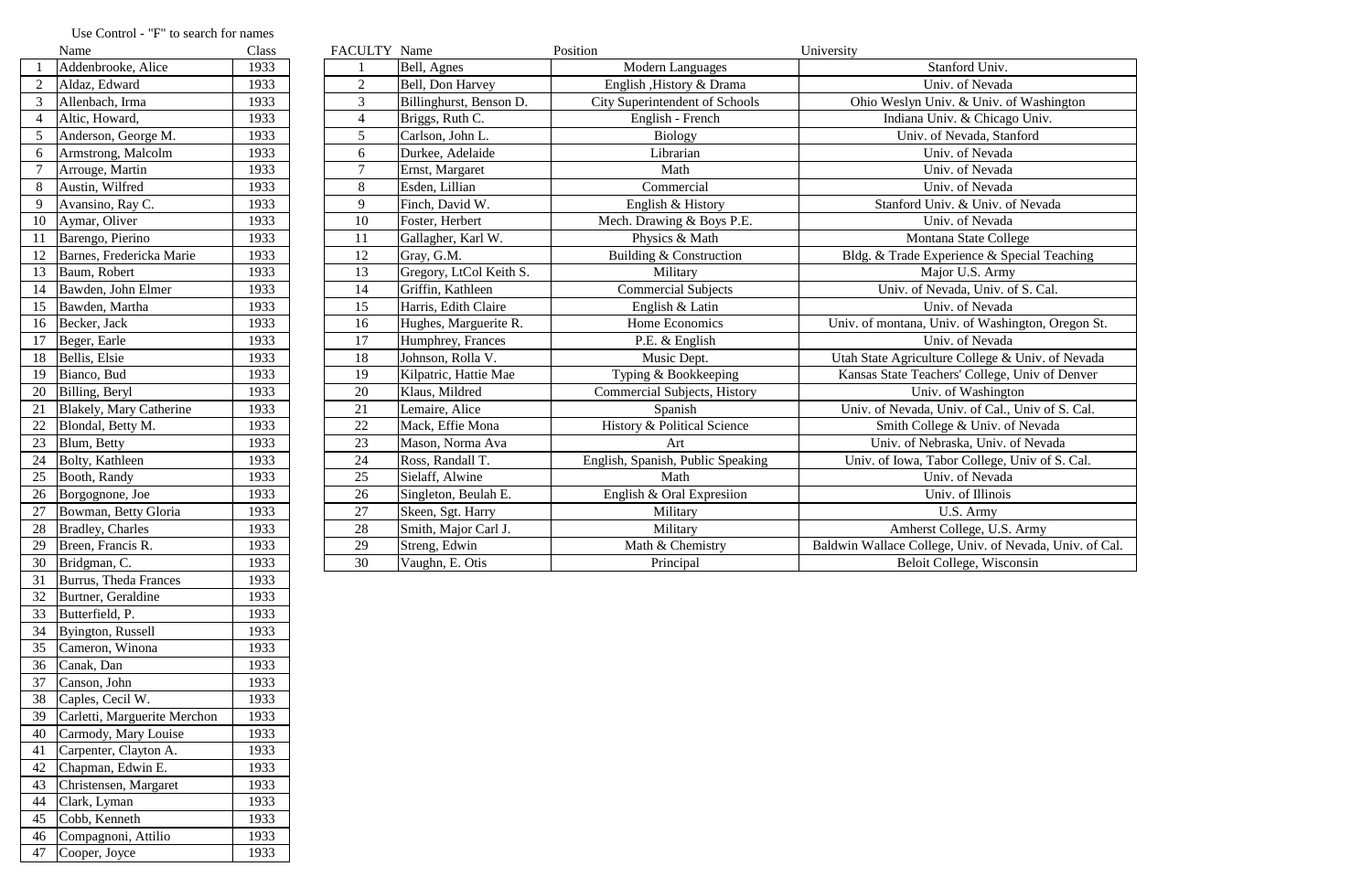| 48 | Corle, Fred              | 1933 |
|----|--------------------------|------|
| 49 | Cox, Myrtle              | 1933 |
| 50 | Creek, Ellen             | 1933 |
| 51 | Cronin, John             | 1933 |
| 52 | Crosby, Virginia D.      | 1933 |
| 53 | Day, Florence            | 1933 |
| 54 | Devore, Bill             | 1933 |
| 55 | Dixon, Dearing           | 1933 |
| 56 | Durham, Norma            | 1933 |
| 57 | Edwards, Norman          | 1933 |
| 58 | Elcano, Michael          | 1933 |
| 59 | Elges, Theresa           | 1933 |
| 60 | Elledge, Jack            | 1933 |
| 61 | Emminger, Louise         | 1933 |
| 62 | Enyart, William          | 1933 |
| 63 | Erickson, Gwenevere      | 1933 |
| 64 | Evans, Bill              | 1933 |
| 65 | Fairhurst, Kirk S.       | 1933 |
| 66 | Falcioni, John           | 1933 |
| 67 | Farr, Catherine          | 1933 |
| 68 | Ferari, Paul             | 1933 |
| 69 | Ferrari, Eugene          | 1933 |
| 70 | Ferrari, Mary            | 1933 |
| 71 | Finn, Chrissie           | 1933 |
| 72 | Fuetsch, Marguerite      | 1933 |
| 73 | Fulton, Helene           | 1933 |
| 74 | Gadda, Dolly             | 1933 |
| 75 | Gale, Helen              | 1933 |
| 76 | Gardella, Mary           | 1933 |
| 77 | Gezelin, Emile J.        | 1933 |
| 78 | Gray, Lorraine           | 1933 |
| 79 | Grundy, Mary Virginia    | 1933 |
| 80 | Haire, Frances G.        | 1933 |
| 81 | Hall, Harold             | 1933 |
| 82 | Hammersmith, Bud         | 1933 |
| 83 | Hart, June               | 1933 |
| 84 | Hartor, Manual           | 1933 |
| 85 | Herrington, John         | 1933 |
| 86 | Herz, Harold             | 1933 |
| 87 | Herz, James              | 1933 |
| 88 | Hoffman, Ellen I.        | 1933 |
| 89 | Horgan, William P.       | 1933 |
| 90 | Hoy, Mildred             | 1933 |
| 91 | Hughes, Kenneth          | 1933 |
| 92 | Jeffers, Raymond         | 1933 |
| 93 | Johnson, Frank           | 1933 |
| 94 | Johnston, Aileen Amelia  | 1933 |
| 95 | Juniper, Clara Elizabeth | 1933 |
| 96 | Kearns, Virginia         | 1933 |
|    |                          |      |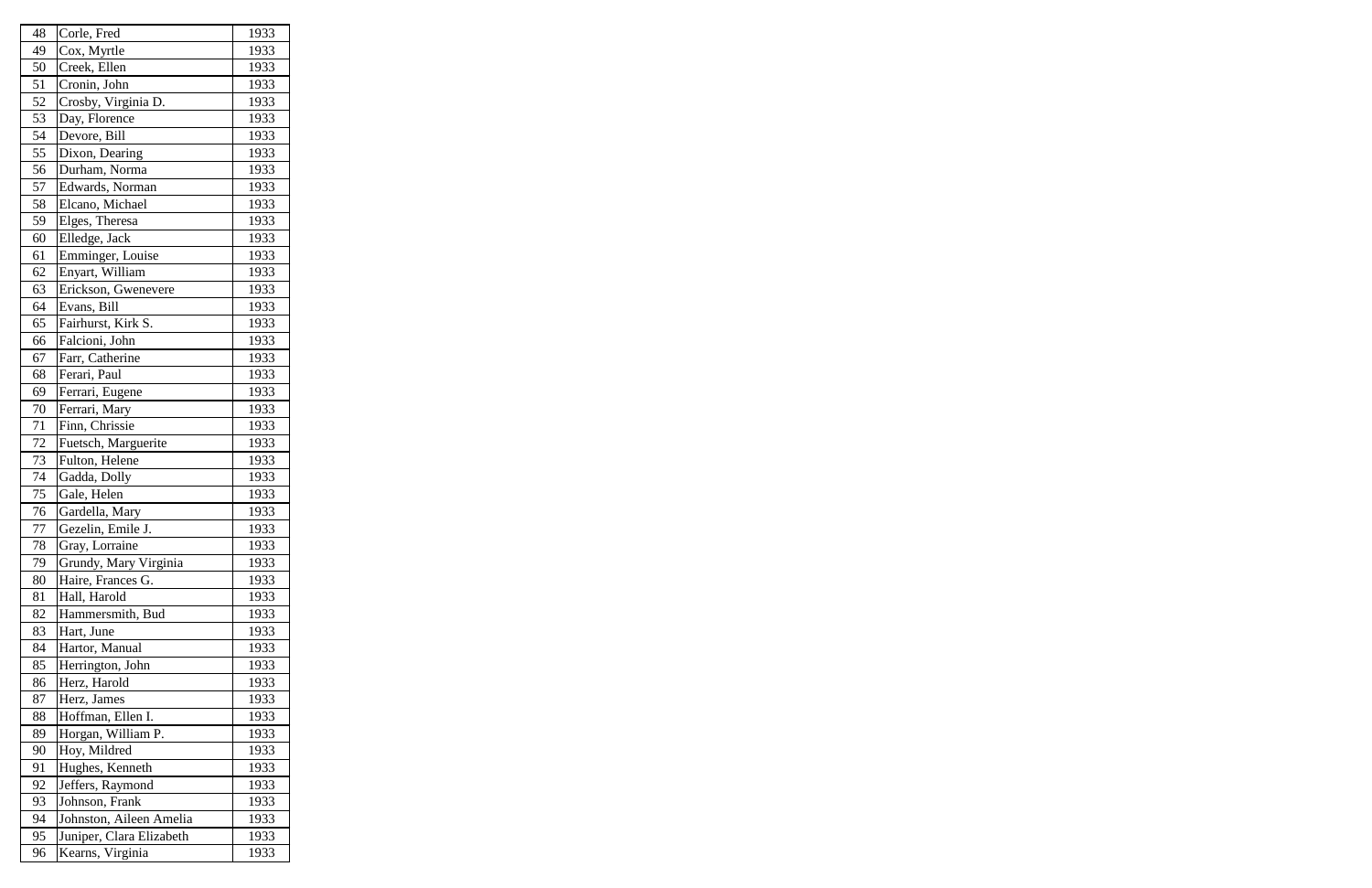| 97  | Kees, Jack                 | 1933 |
|-----|----------------------------|------|
| 98  | Kempter, Robert W.         | 1933 |
| 99  | Kennedy, Bryce             | 1933 |
| 100 | King, Albert               | 1933 |
| 101 | Kitchen, George            | 1933 |
| 102 | Koch, Lorna                | 1933 |
| 103 | La Rivers, Ira             | 1933 |
| 104 | La Rue, Virginia           | 1933 |
| 105 | Lagomarsino, William       | 1933 |
| 106 | Larsen, Carol              | 1933 |
| 107 | Larsen, Lois M.            | 1933 |
| 108 | Leonard, Virginia D.       | 1933 |
| 109 | Leone, Anthony             | 1933 |
| 110 | Lewis, Eldora              | 1933 |
| 111 | Libbey, Cletis             | 1933 |
| 112 | Lim, Alfed                 | 1933 |
| 113 | Loney, Kirk Bearss         | 1933 |
| 114 | Long, Jim                  | 1933 |
| 115 | Luke, Kathryn              | 1933 |
| 116 | Manhan, Albert             | 1933 |
| 117 | Martinetti, Rita           | 1933 |
| 118 | Mathews, Donna Elizabeth   | 1933 |
| 119 | McClure, Catherine         | 1933 |
| 120 | McDonald, James            | 1933 |
| 121 | McIntyre, Jean             | 1933 |
| 122 | McKinley, Willoween        | 1933 |
| 123 | McNabney, Alister          | 1933 |
| 124 | Menante, Genevieve         | 1933 |
| 125 | Molini, Margherita         | 1933 |
| 126 | Monte, Mary                | 1933 |
| 127 | Moore, Craig               | 1933 |
| 128 | Morgan, Marie Eveln        | 1933 |
| 129 | Morgan, Orpah Rose         | 1933 |
| 130 | Morris, Bill               | 1933 |
| 131 | Murdoch, Mildred Elizabeth | 1933 |
| 132 | Murphy, J.                 | 1933 |
| 133 | Nelson, Ronald             | 1933 |
| 134 | Nichols, Norman            | 1933 |
| 135 | Palmer, Jack               | 1933 |
| 136 | Palmer, Ruth A.            | 1933 |
| 137 | Palmer, Walter             | 1933 |
| 138 | Patterson, Adam M.         | 1933 |
| 139 | Peckham, Mildred           | 1933 |
| 140 | Petricciani, Clorinda      | 1933 |
| 141 | Petrinovich, John          | 1933 |
| 142 | Pettipiece, Lorna D.       | 1933 |
| 143 | Pickering, Mary E.         | 1933 |
| 144 | Pierotti, Dorothy          | 1933 |
| 145 | Pistone, Agnes             | 1933 |